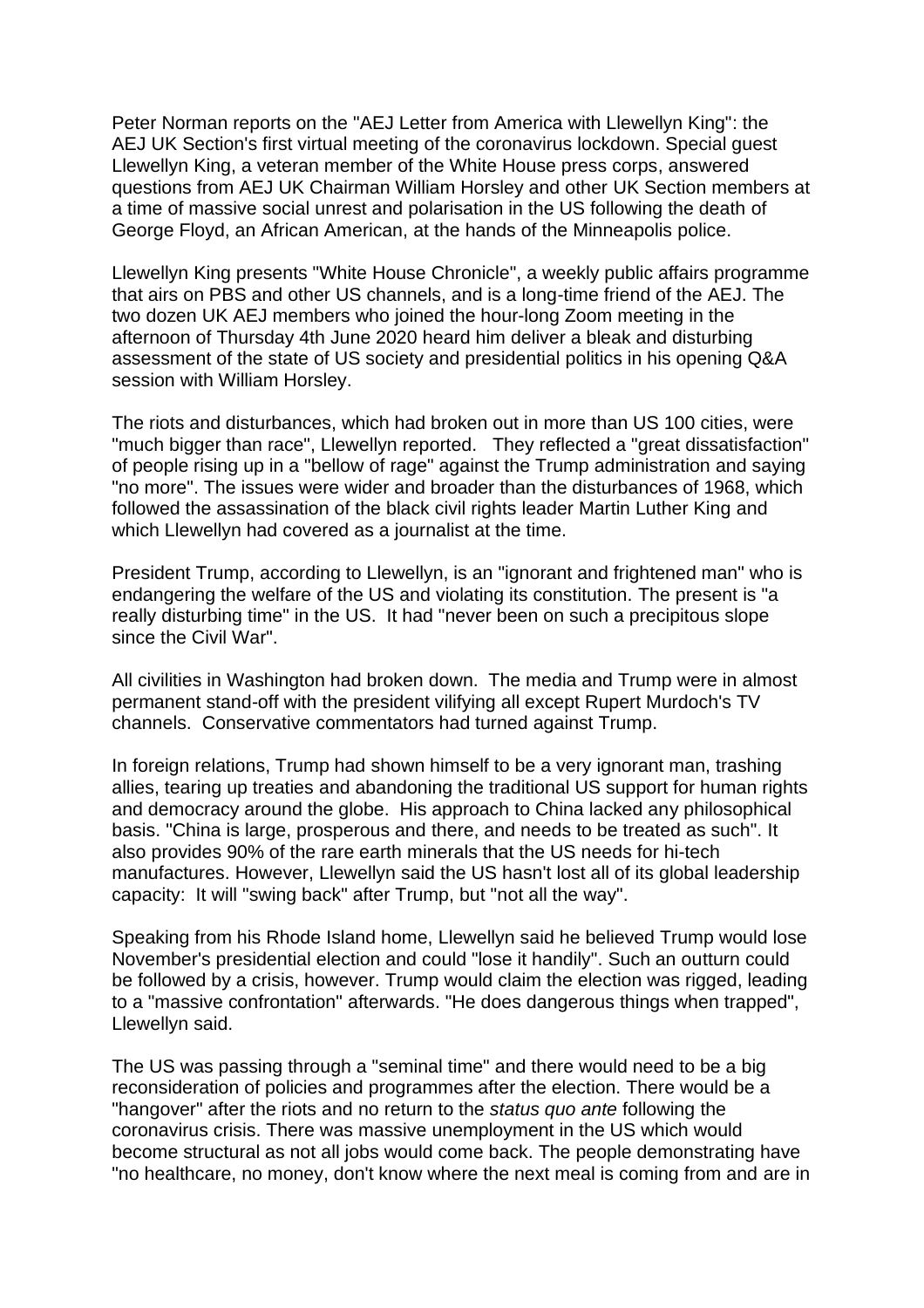a parlous state." These problems would be more apparent by November following a partial reopening of the US economy.

Llewellyn King has been calling for public works programmes on the lines of those enacted by President Roosevelt in the 1930s. But he held out little hope that Joe Biden, the Democrat front runner to stand against President Trump in November, will have the answers to America's problems. He has "failed to articulate any vision", Llewellyn said.

A "decent man", Biden is the "establishment candidate" of the Democrats. At 78 he is showing signs of age, often sounding like a "nice old uncle". He "talks too much" and so far has been "unable to lay a glove on Trump rhetorically". Much will depend on his choice of vice-president, where the chances are that Biden will pick an African American woman.

All that said, Llewellyn predicted that Biden would win the presidential election in November despite his weaknesses and the possibility that Trump might "pull some stunt" to boost his chances.

There was a general lack of leadership in the US, Llewellyn lamented. Responding to AEJ members' questions, Llewellyn observed that the hollowing out of the media in the US, and especially local media, meant political coverage from state capitals had decreased dramatically. As a result, talented local politicians were not being covered or identified. Another effect of hollowing out the media was a decline in coverage of the courts so that all manner of skulduggery went unreported.

The failure of Republican politicians in the Senate and elsewhere to stand up to Trump reflected a political change of recent years. Resort to primary elections for the selection of candidates had tended to bring extremes in the party to the fore.

Commenting further on the presidential election and afterwards, Llewellyn said he expected a Democratic victory would bring some modifications to the way the US runs its economy and society, with healthcare, the minimum wage and better labour conditions for gig economy workers on the agenda. On foreign trade, Biden would have a "back to the future" approach more in favour of trade deals and the World Trade Organisation.

For the present, the US economy was based on borrowed money. Trump's tax cuts had created a false prosperity. Credit card debt in the poorest African American city "ghetto" areas left people feeling enslaved. In rejecting multilateral trade deals, Trump was offering his working class "base" of voters the false prospectus of manufacturing jobs returning to the US to create1950's style prosperity.

Llewellyn King was asked what would happen if something happened to Trump around the time of the election. Mike Pence, the vice president, would take over. He has stayed very close to Trump and not raised his voice against any of the president's excesses. Offering himself as a religious zealot, Mike Pence was a very undistinguished senator for Indiana, Llewellyn said. He suggested that Pence might have a better chance of being elected than Trump because he carried less baggage.